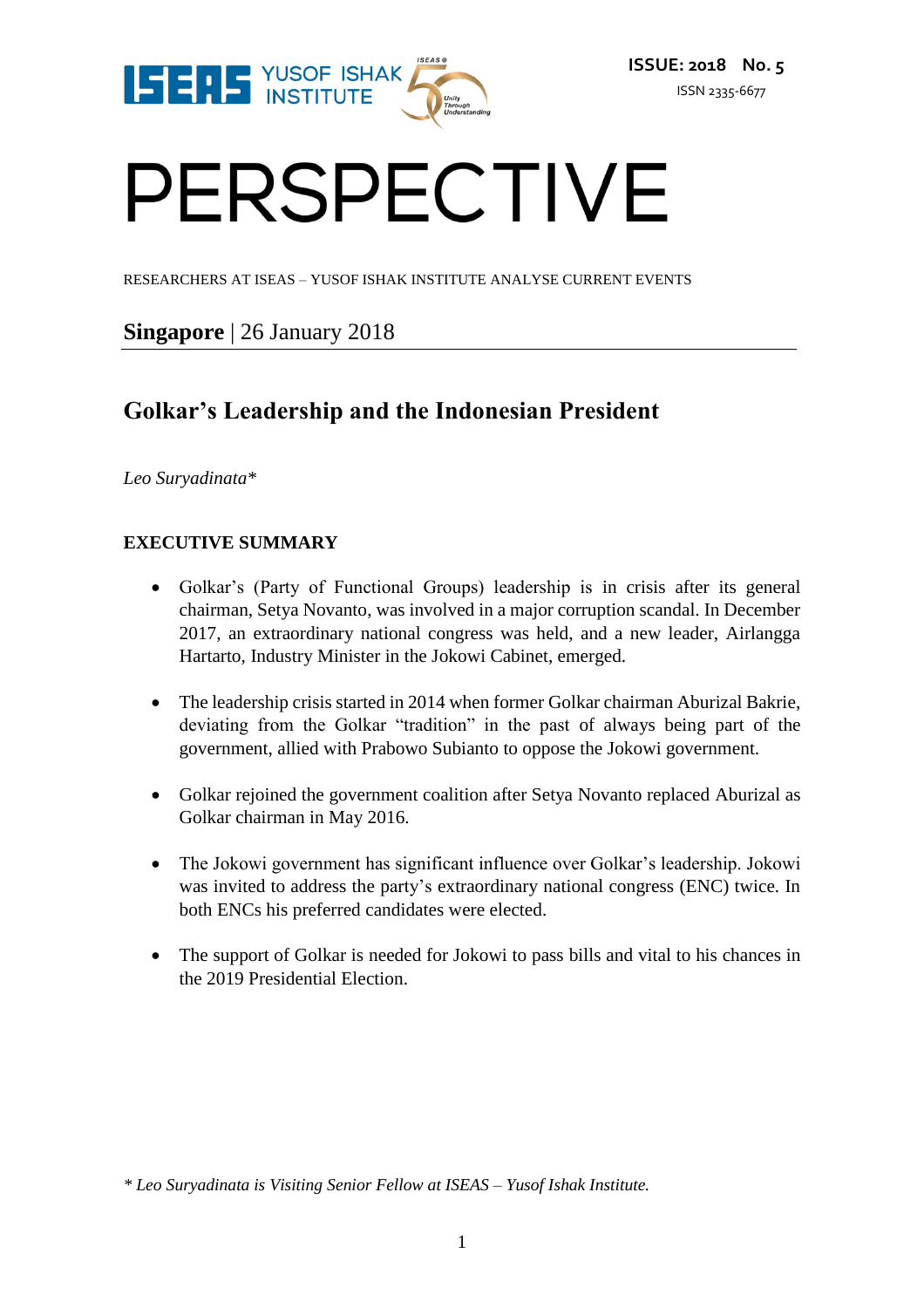

#### **INTRODUCTION**

Golkar's leadership is in crisis again. Its general chairman, Setya Novanto (May 2016- December 2017), was implicated in a corruption case, accused of receiving kickbacks of at least US\$7.3 million ( Rp 99 billion) involving a 2009-2013 government project of biometric identity cards  $(e-KTP)$ .<sup>1</sup> On 17 July 2017 the Indonesian anti-Corruption Commission (KPK) named Setya as a suspect but after the pre-trial hearing on 29 September, he was released. On 15 November, KPK reissued a warrant to detain him again, but he disappeared. The following day, Setya was involved in a car accident. He was sent to a private hospital where his spokesman argued that he should not be detained due to his injuries. However, on 18 November he was transferred to the Government Hospital and was declared to be healthy enough to be remanded and stand trial.  $2^2$ 

The high profile e-KTP case, which involved millions of dollars, affected Golkar's reputation. A survey showed that Golkar's electability was as low as  $7.1\%$ ,  $3$  and there was a danger of Golkar being relegated to being the third biggest political party in parliament. Many factions within Golkar were eager to replace Setya. The first to raise his voice on the matter in the press was Akbar Tanjung, former general chairman of the party, who stated that Golkar was a doomed party and a new general chairman was needed to save it.<sup>4</sup> This view was subsequently expressed by Jusuf Kalla, also its ex-general chairman, and by many other influential Golkar figures.<sup>5</sup>

At this juncture, there are at least five factions within Golkar, led by prominent leaders such as Jusuf Kalla, Aburizal Bakrie, Luhut Pandjaitan, Akbar Tanjung and Agung Laksono.<sup>6</sup> In addition to these five camps, the former wife of Prabowo, Titiek Soeharto, was also interested in the position.<sup>7</sup> Setya Novanto who was in detention suggested that Aziz Syamsuddin replace him both as the Speaker of the House and as the general chairman of Golkar. His suggestion was rejected.

 $\overline{a}$ <sup>1</sup> For a detailed report on the Setya Novanto case, see "Enough Fainting Already…", *Tempo*, 24 December 2017, pp. 15-23.

<sup>&</sup>lt;sup>2</sup> For the sequence of events which led to the trail, see [http://firsttime.today/berita-tentang/Jalan-](http://firsttime.today/berita-tentang/Jalan-Panjang-KPK-Membawa-Setya-Novanto-ke-Kursi-Pesakitan/)[Panjang-KPK-Membawa-Setya-Novanto-ke-Kursi-Pesakitan/](http://firsttime.today/berita-tentang/Jalan-Panjang-KPK-Membawa-Setya-Novanto-ke-Kursi-Pesakitan/) (Accessed 2 January 2018.

<sup>&</sup>lt;sup>3</sup> See Yorreys Raweyai,s speech on Partai Golkar at ISEAS – Yusof Ishak Institute on 7 December 2017; also

[https://www.cnnindonesia.com/nasional/20171120063151-32-256746/setya-novanto-ditahan-kpk](https://www.cnnindonesia.com/nasional/20171120063151-32-256746/setya-novanto-ditahan-kpk-beban-kini-bertumpu-di-golkar)[beban-kini-bertumpu-di-golkar](https://www.cnnindonesia.com/nasional/20171120063151-32-256746/setya-novanto-ditahan-kpk-beban-kini-bertumpu-di-golkar) (Accessed 6 January 2018)

<sup>4</sup> [https://nasional.tempo.co/read/1033765/cemas-golkar-kiamat-akbar-tandjung-desak-setya](https://nasional.tempo.co/read/1033765/cemas-golkar-kiamat-akbar-tandjung-desak-setya-novanto-diganti)[novanto-diganti](https://nasional.tempo.co/read/1033765/cemas-golkar-kiamat-akbar-tandjung-desak-setya-novanto-diganti) (Accessed 6 January 2018).

<sup>5</sup> [http://korantransparansi.com/politik/item/5782-setelah-wapres-jk-kini-giliran-golkar-di-diy](http://korantransparansi.com/politik/item/5782-setelah-wapres-jk-kini-giliran-golkar-di-diy-minta-setya-novanto-mundur)[minta-setya-novanto-mundur](http://korantransparansi.com/politik/item/5782-setelah-wapres-jk-kini-giliran-golkar-di-diy-minta-setya-novanto-mundur) (Accessed 6 January 2018).

<sup>&</sup>lt;sup>6</sup> Jokowi also revealed the existence of various groups in Golkar in his speech delivered at the opening address of Munaslub Golkar on 18 December 2017. These groups have financial resources to influence the election process in the Golkar party.

<sup>7</sup> [https://nasional.tempo.co/read/1041763/kata-jk-sulit-bagi-titiek-soeharto-kalahkan-airlangga-di](https://nasional.tempo.co/read/1041763/kata-jk-sulit-bagi-titiek-soeharto-kalahkan-airlangga-di-golkar)[golkar](https://nasional.tempo.co/read/1041763/kata-jk-sulit-bagi-titiek-soeharto-kalahkan-airlangga-di-golkar) (Accessed 16/12/2017).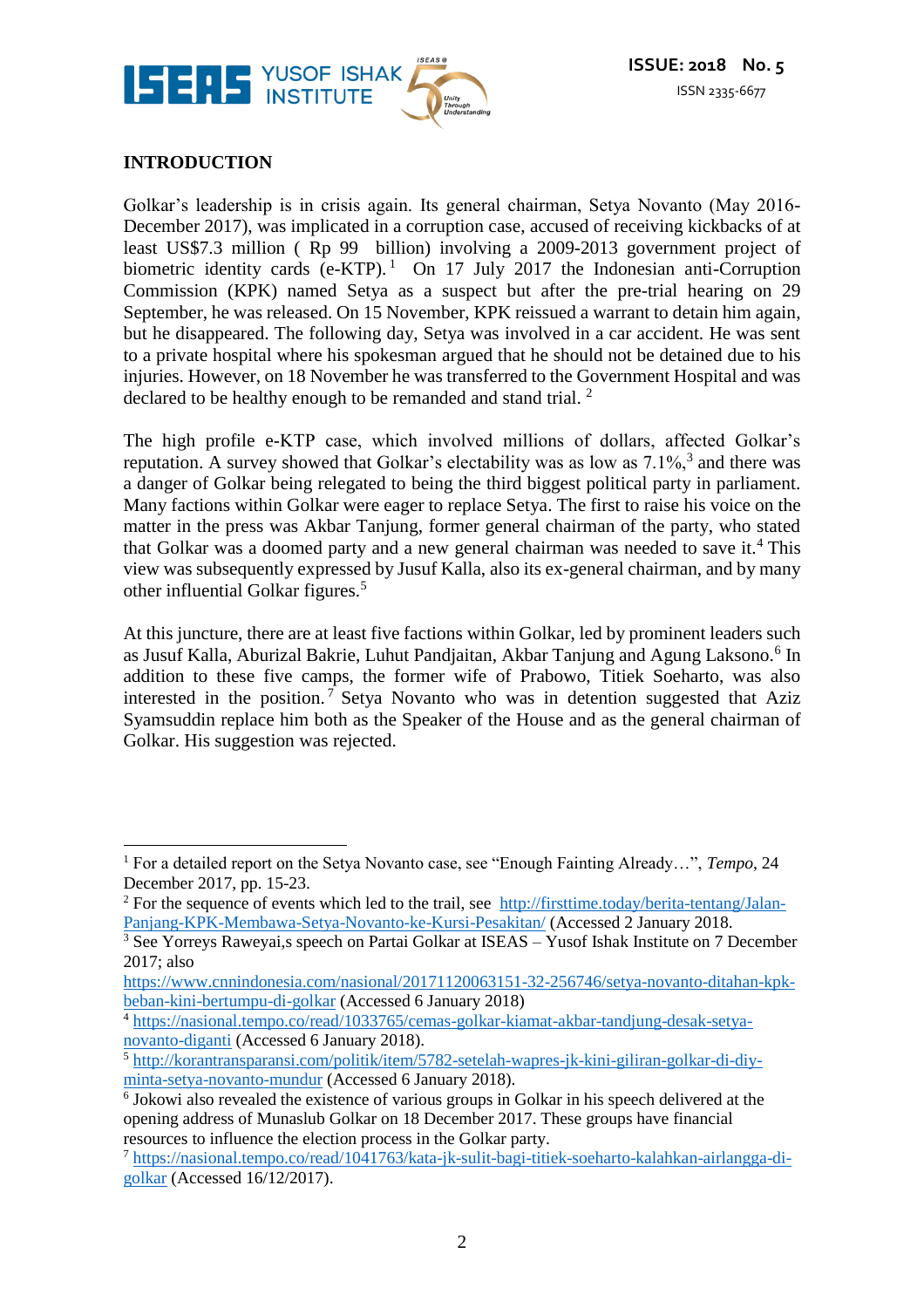

The secretary-general of Golkar, Idrus Marham, also expressed his intention to contest for the general chairmanship and claimed that he was supported by Jokowi. <sup>8</sup> Airlangga Hartarto, Minister of Industry in the Jokowi cabinet, was also interested in the position; he had been able to gain support from the 31 local Golkar Councils. In addition, he was also supported by Jusuf Kalla.<sup>9</sup> Interestingly, around the same time it was reported that Jokowi was also behind Airlangga.<sup>10</sup> This is the first time that both Jokowi and Kalla agreed on the same candidate for the general chairman of Golkar.

#### **GOLKAR'S EXTRAORDINARY NATIONAL CONGRESSES IN 2016 AND 2017**

Before dealing with the 2016 Extraordinary National Congress (ENC, also known as Munaslub), let us examine the origins of the current Golkar crisis. The serious conflict within Golkar started when Aburizal Bakrie gave support to Prabowo Subianto as presidential candidate in 2014. Aburizal stayed with the Prabowo camp even after Jokowi became president. Being in opposition was something new for Golkar, and its leaders did not now enjoy any benefits from the government. This resulted in the split within the party. The Aburizal group held a national congress in Bali between 30 November and 4 December 2014 and Aburizal succeeded in remaining general chairman. To achieve this, Aburizal had prohibited his opponents, including the Agung Laksono faction, from attending the Bali National Congress. On 6-8 December 2014 the Agung Laksono faction held its own national congress at Ancol, Jakarta, during which Agung was elected the general chairman.<sup>11</sup> Both sides claimed legitimacy, and this diarchy lasted for more than a year. The pro-government faction in Golkar was growing, however, and by February 2016 Aburizal was forced to declare that Golkar would "support the government".<sup>12</sup> In April 2016 the Law and Human Rights Minister issued a Decision Letter declaring a new composition of the Golkar Central Board for 2014-2019. This combined board members derived from both the Bali congress and the Jakarta congress; and Aburizal was stayed as general chairman, with Agung as his deputy.  $^{13}$ 

This was not an ideal solution. Agung then proposed to hold an ENC in Bali and Aburizal did not object. Both Aburizal and Agung Laksono agreed not to contest for the top leadership, paving the way for new faces. Eight persons, many deputy chairmen from the Aburizal faction, were declared as candidates. Aburizal supported Aziz Syamsuddin, Jusuf

 $\overline{a}$ 8 [https://www.merdeka.com/politik/sudah-minta-restu-jokowi-idrus-marham-siap-jadi-calon](https://www.merdeka.com/politik/sudah-minta-restu-jokowi-idrus-marham-siap-jadi-calon-ketum-golkar.html)[ketum-golkar.html](https://www.merdeka.com/politik/sudah-minta-restu-jokowi-idrus-marham-siap-jadi-calon-ketum-golkar.html) (Accessed 6 January 2018).

<sup>9</sup> [https://news.detik.com/berita/d-3591730/jokowi-disebut-sreg-dengan-airlangga-hartarto-untuk](https://news.detik.com/berita/d-3591730/jokowi-disebut-sreg-dengan-airlangga-hartarto-untuk-pimpin-golkar)[pimpin-golkar](https://news.detik.com/berita/d-3591730/jokowi-disebut-sreg-dengan-airlangga-hartarto-untuk-pimpin-golkar) (Accessed 16/12/2017).

<sup>&</sup>lt;sup>10</sup> [https://news.detik.com/berita/d-3591730/jokowi-disebut-sreg-dengan-airlangga-hartarto-untuk](https://news.detik.com/berita/d-3591730/jokowi-disebut-sreg-dengan-airlangga-hartarto-untuk-pimpin-golkar)[pimpin-golkar](https://news.detik.com/berita/d-3591730/jokowi-disebut-sreg-dengan-airlangga-hartarto-untuk-pimpin-golkar) (Accessed 16/12/2017). It was reported that Jokowi feels that among Golkar leaders, Hartarto was most neutral and Hartarto also served in his cabinet.

<sup>&</sup>lt;sup>11</sup> For a discussion on this period, see Leo Suryadinata, "Golkar Splits: But wo will emerge the Winner?", ISEAS Perspective, #34 (3 July 2015).

<sup>&</sup>lt;sup>12</sup> Detik News on Golkar dukung Pemerintah (Accessed 11/2/2016).

<sup>13</sup> [https://www.merdeka.com/politik/menkum-ham-keluarkan-sk-kepengurusan-golkar-aburizal](https://www.merdeka.com/politik/menkum-ham-keluarkan-sk-kepengurusan-golkar-aburizal-ketua-umum.html)[ketua-umum.html](https://www.merdeka.com/politik/menkum-ham-keluarkan-sk-kepengurusan-golkar-aburizal-ketua-umum.html) (Accessed 7 January 2018);

[https://www.cnnindonesia.com/nasional/20160426214744-32-126754/agung-laksono-minta](https://www.cnnindonesia.com/nasional/20160426214744-32-126754/agung-laksono-minta-munaslub-golkar-segera-digelar)[munaslub-golkar-segera-digelar](https://www.cnnindonesia.com/nasional/20160426214744-32-126754/agung-laksono-minta-munaslub-golkar-segera-digelar) (Accessed 7 January 2018).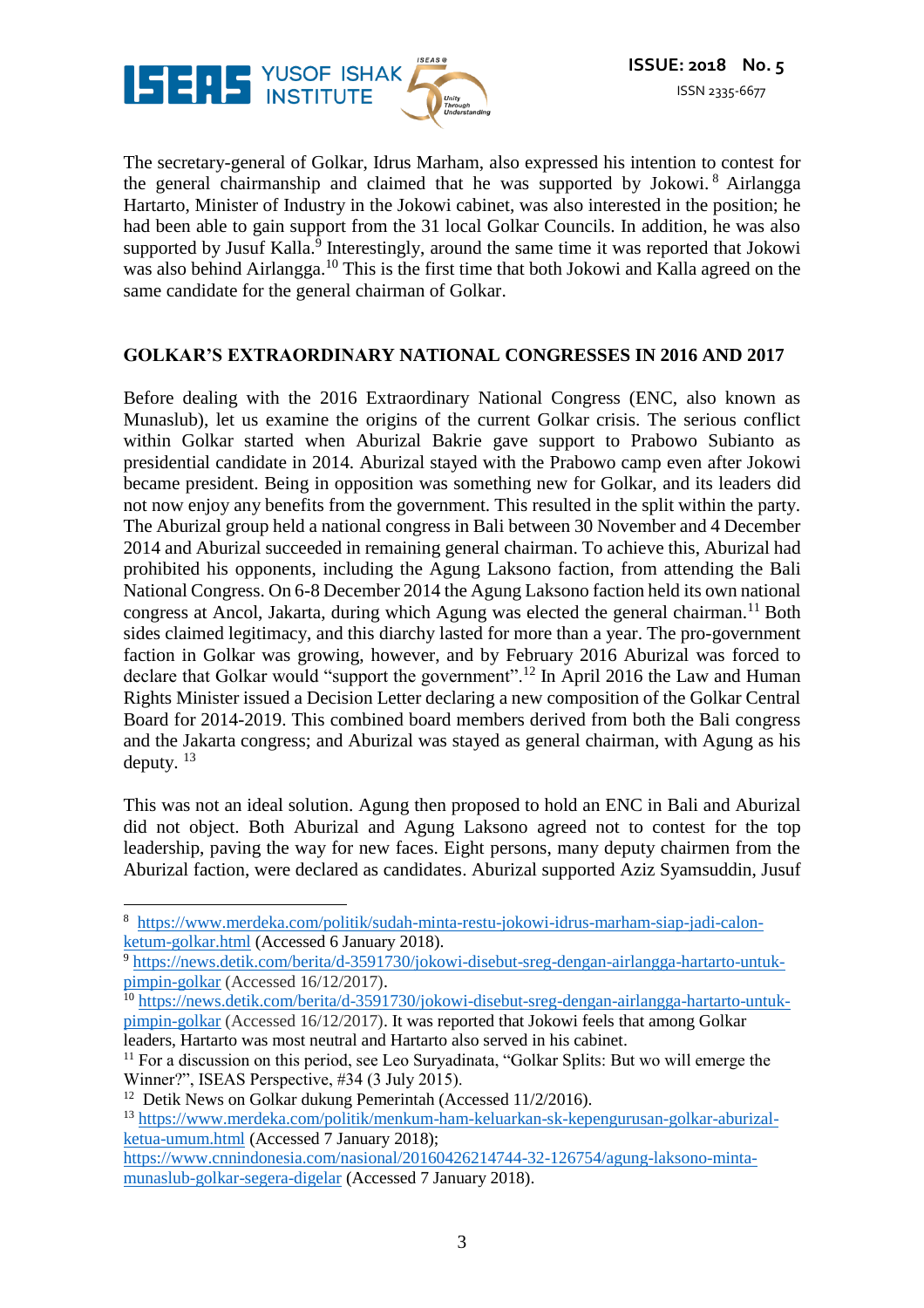

Kalla supported Ade Komaruddin, but Luhut was reportedly supported Setya Novanto, a businessman turned politician.<sup>14</sup>

The first round of the elections had Setya Novanto obtaining the most votes (277), followed by Ade Komaruddin (173) and Aziz Syamsuddin (48). No second round of voting was required after Ade Komaruddin decided to discontinue, saying that he was younger than Setya and could wait his time.<sup>15</sup> Setya was therefore officially elected as the new boss of Golkar.

Airlangga Hartarto obtained only 14 votes. The apparent weak support he had changed during the 2017 Golkar ENC. This was perhaps due to the position of Hartarto in the government and also his relationship with both Jusuf Kalla and Jokowi.

Golkar held the ENC in Jakarta on 19 December 2017. Hartarto received support from 31 local councils and was the only candidate for the highest position in the party. He was officially elected as general chairman for 2017-2019, with the Rapimnas (national leadership council) having the right to extend his position to 2022 without having to hold another national congress. He is also given the power to reorganize the Golkar central board. $16$ 

Before and after the election, Hartarto announced that Golkar would continue to support Jokowi in the 2019 presidential election.

#### **GOLKAR'S LEADERSHIP AND THE GOVERNMENT**

 $\overline{a}$ 

Golkar was established by generals during the Suharto era. It was developed into an electoral machine by the Suharto government and started the "tradition" of being the government party. Even after the fall of Suharto, although Golkar was being "transformed" into a businessmen-controlled party, $17$  its relationship with the government continued to be cordial, or at least it did not oppose the government of the day. Moreover, it was now no longer an ethnic Javanese-controlled party, its top leadership having been taken over by non-Javanese.

However, the situation changed under the Aburizal Bakrie (2009-2014) chairmanship.

 $14$  A Golkar leader at a closed-door discussion (7 December 2017) confirmed this situation. See also [: https://nasional.tempo.co/read/770952/dua-poros-di-munaslub-golkar-jk-sebut](https://nasional.tempo.co/read/770952/dua-poros-di-munaslub-golkar-jk-sebut) (Accessed 7 January 2018). As Luhut is close to Jokowi, many argued that Jokowi also accepted Luhut's "candidate" Setya.

<sup>15</sup> [https://nasional.tempo.co/read/771535/akom-mundur-setya-novanto-terpilih-jadi-ketua-umum](https://nasional.tempo.co/read/771535/akom-mundur-setya-novanto-terpilih-jadi-ketua-umum-golkar)[golkar](https://nasional.tempo.co/read/771535/akom-mundur-setya-novanto-terpilih-jadi-ketua-umum-golkar) (Accessed 27 December 2017).

<sup>&</sup>lt;sup>16</sup> [http://www.tribunnews.com/nasional/2017/12/20/airlangga-hartarto-diputuskan-menjabat](http://www.tribunnews.com/nasional/2017/12/20/airlangga-hartarto-diputuskan-menjabat-hanya-sampai-tahun-2019)[hanya-sampai-tahun-2019](http://www.tribunnews.com/nasional/2017/12/20/airlangga-hartarto-diputuskan-menjabat-hanya-sampai-tahun-2019) (Accessed 27/12/2017)

<sup>&</sup>lt;sup>17</sup> General chairmen of Golkar since Akbar were all big businessmen: Jusuf Kalla (Forbes Indonesia 2017, no.30), Aburizal Bakrie (Forbes Indonesia 2008, no.1); Setya Novanto (businessman, but he did not enter the Forbes Indonesian list); and Airlangga Hartarto (Forbes Indonesia 2017, no.100).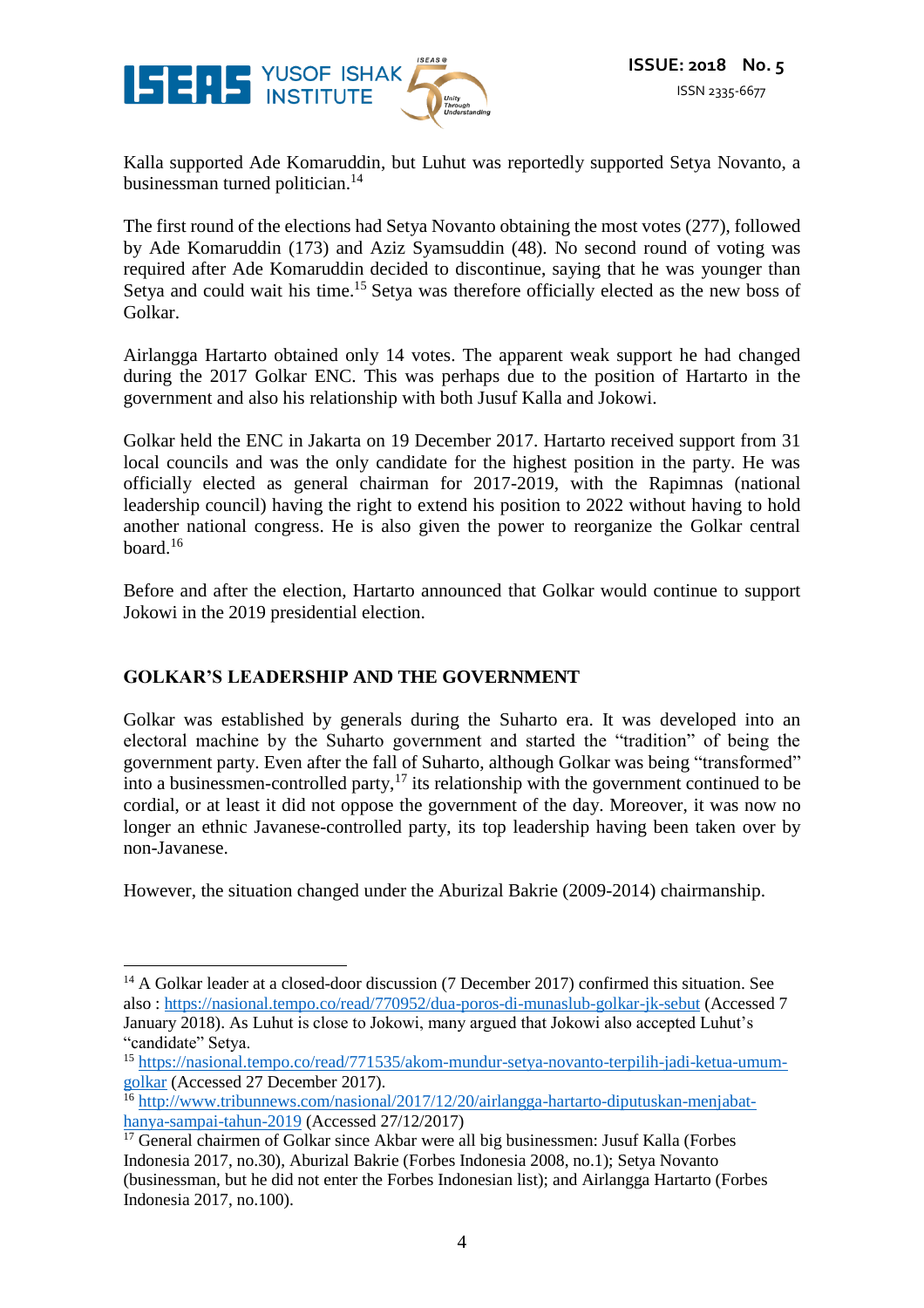

But before proceeding further, let us look briefly at the development of Golkar and its relationship with the government since the Reformasi began in 1998. Akbar Tanjung, a former Muslim student activist and a bureaucrat became the first Golkar general chairman who was not from the Suharto group and who did not have a military background. Akbar, a Batak, was able to exercise considerable power but appeared to be a transitional figure. He failed to compete with another Muslim businessman, the Buginese Jusuf Kalla. Apparently, Jusuf Kalla, then the Vice-President of Indonesia, enjoyed the full support of President Susilo Bambang Yudhoyono (SBY). Golkar saw the advantages in having a Vice-President as its general chairman. Nevertheless, when SBY sought a second presidential term, he did not select Jusuf Kalla as his partner. Jusuf Kalla thus decided to contest the presidential election in 2009 against SBY but was defeated.

Not only did Jusuf Kalla lose the presidential election to SBY, he also lost the general chairmanship of Golkar to the wealthy Sumatran businessman Aburizal Bakrie. Aburizal had remained an SBY supported and when the latter was re-elected as president, Aburizal was also rewarded with the position of Coordinating Minister for Economic Affairs.

During the 2014 general election, Aburizal sought to become president, but was forced to withdraw due to poor support; he then supported Prabowo who promised him a high position if he was elected.<sup>18</sup> After Jokowi won the presidency, ABurizal remained with the Prabowo camp which resulted in growing challenges to his leadership within the party.

#### **GOLKAR AND JOKOWI**

<u>.</u>

Jokowi stayed friendly to Golkar for a number of reasons. He was nominated by the PDI-P for the Presidential Election of 2014, but was not considered as a PDI-P cadre. Many PDI-P leaders were not happy with him but as he had high electability, Megawati, the party chairperson, had no choice but to pick him. The strategy proved effective and Jokowi was elected president. Although Jokowi was now president, Megawati considered him a party functionary (*petugas partai*) who should therefore submit to party rule. In the beginning of the Jokowi presidency, therefore, many observers saw Jokowi as a Megawati puppet. His weak position in the party and since he was heading only a minority coalition in parliament, many political observers and opposition party leaders thought that he would not be able to survive for long.

Jokowi played the game astutely, however. On the one hand he paid his respects to Megawati by not openly challenging her and by offering the position of coordinating minister for welfare affairs to Puan, Megawati's daughter. Even when Jokowi reshuffled his cabinet, Puan retained that position despite her young age and lack of experience. Jokowi was also able to align with Ahok, his deputy as governor of Jakarta. Ahok was able to manage Jakarta well and received tremendous support from Jakarta residents and beyond, until he got into trouble when contesting for the 2017 Jakarta gubernatorial election.

<sup>18</sup> <https://nasional.tempo.co/read/578862/aburizal-terima-tawaran-menteri-utama-dari-prabowo>

<sup>(</sup>Accessed 6 January 2018) Aburizal was promised the so-called Menteri Utama (Chief Minister) position, which had never existed before.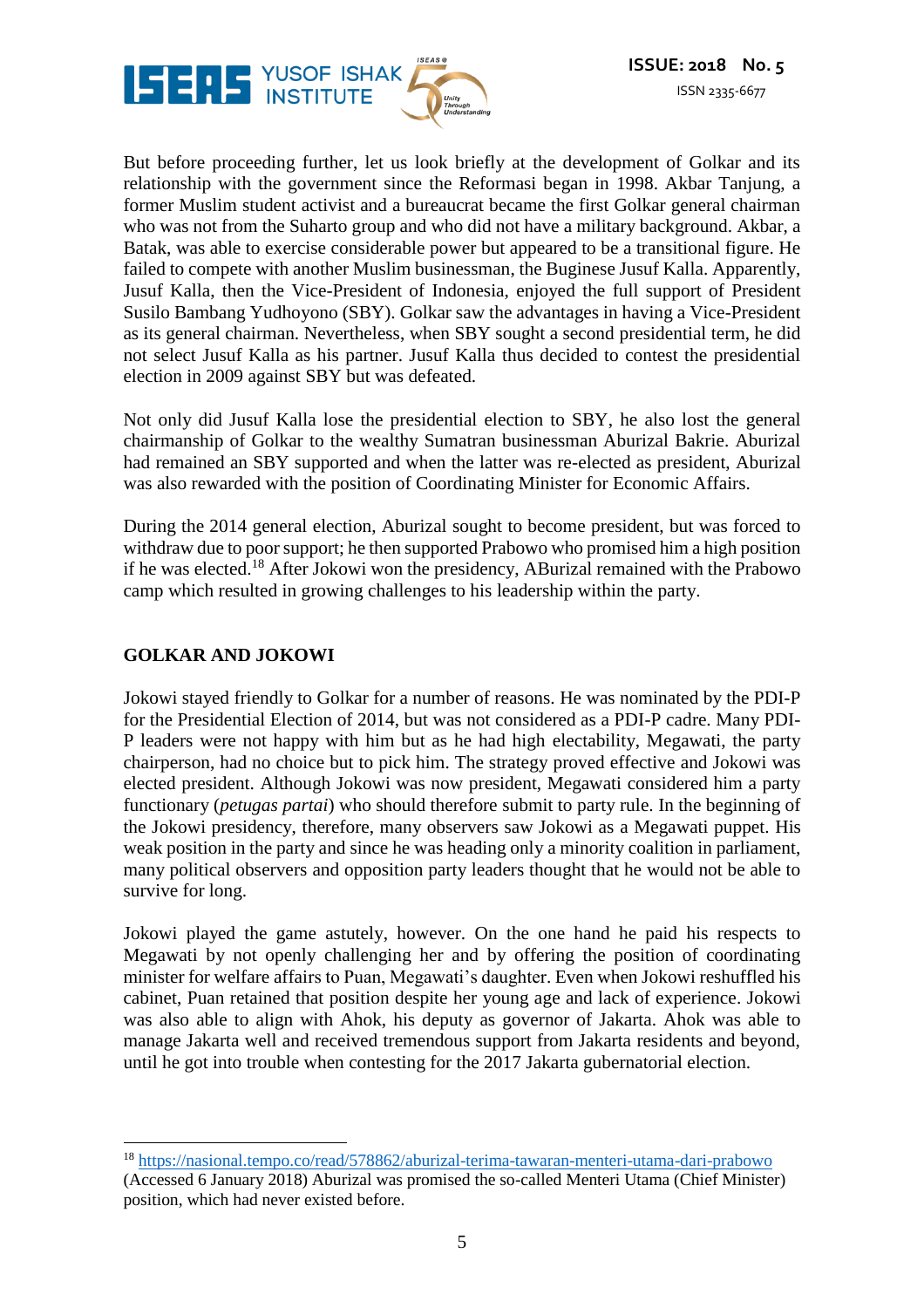

For Jokowi, to rely on the PDI-P support alone was not enough. Golkar was now willing to support him, and had expressed publicly that it would like Jokowi to be the president for the second term, while the PDI-P had not said anything about its 2019 presidential candidate. It is therefore not surprising that Jokowi not only attended the Golkar ENC in May 2016 in Bali but also the ENC in December 2017 in Jakarta.

During the 2017 ENC, Jokowi stated in his opening speech that there were at least five big groups within Golkar, but he wished for the party to stay united. He noted that Golkar was a large party that had supported his government in defending Pancasila and developing the country. $^{19}$ 

To be endorsed by more parties, especially a large party like Golkar, is crucial to Jokowi's re-election next year. Support from the PDI-P has been weak, while at the same time, Golkar is without strong and charismatic leaders and is in need of government support.

#### **CONCLUSION**

Golkar, the governing party during the Suharto period, has been greatly reduced since 1999 and is now only the second largest party. Continuous internal conflicts have also weakened it.

It is now controlled by businessmen instead of military /bureaucrats, and gains advantages for itself through being a pro-government party. Aburizal brought the party over to the opposition, however, when he realized that he would not gain benefits from Jokowi. He was eventually replaced as general chairman by Setya Novanto. Setya served for about 19 months and was removed after being involved in a major corruption scandal. Airlangga Hartarto, a candidate who was acceptable to the government, became the new general chairman. Under Hartarto, it is possible that Golkar can stay united at least until the 2019 general and presidential elections. With Hartarto at the helm, Golkar as a Pancasila party is likely to strengthen Indonesia's non-Islamist forces.

Airlangga is the first ethnic Javanese elected as the general chairman of Golkar after Reformasi. However, this does not mean that Golkar has become an ethnic Javanese party again as the leadership has become ethnically very mixed and the Javanese need non-Javanese support to get elected. The level of support for Golkar in non-Javanese areas, especially the outer islands, in the 2019 election will reveal if Golkar remains a non-Javanese party.

<sup>&</sup>lt;u>.</u> <sup>19</sup> "Presiden Jokowi Buka "Rahasia Besar" Partai Golkar –Munaslub Partai Golkar 2017", see [https://www.google.com.sg/search?ei=8b5UWragNcvGvgTh1pHICw&q=Jokowi+berpidato+di+](https://www.google.com.sg/search?ei=8b5UWragNcvGvgTh1pHICw&q=Jokowi+berpidato+di+munaslub+Golkar+2017+&oq) [munaslub+Golkar+2017+&oq](https://www.google.com.sg/search?ei=8b5UWragNcvGvgTh1pHICw&q=Jokowi+berpidato+di+munaslub+Golkar+2017+&oq) (Accessed 8 January 2018)